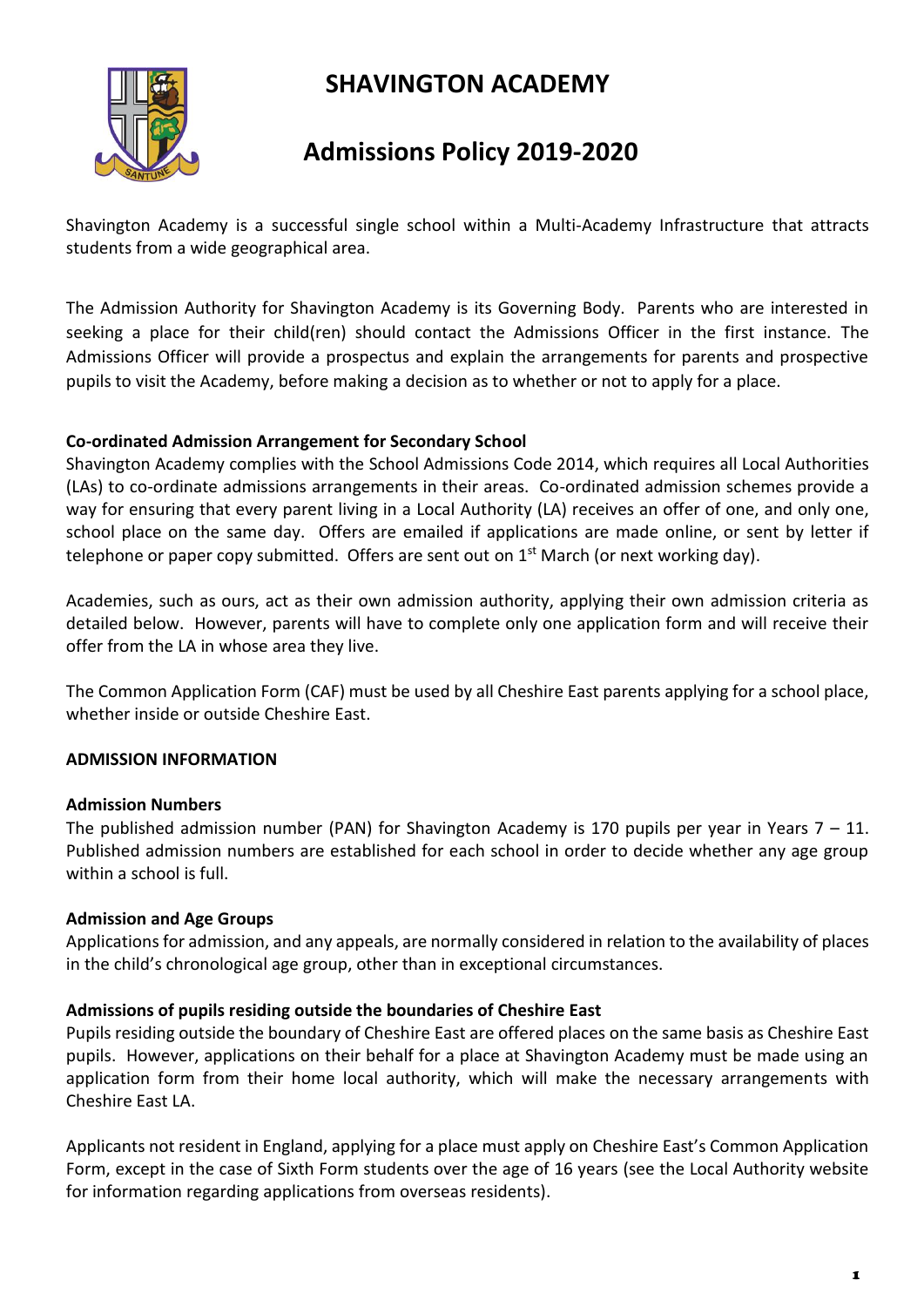# **Allocation of Places**

As required by law, the Local Authority makes arrangements for parents to express their preference for the school where they wish their child to be educated and offers an opportunity for parents to give reasons for their preference before any places are offered.

All preferences must be in writing and those meeting the criteria for this school will be met except where this would prejudice efficient education or the efficient use of resources, e.g. if the year group in question is full.

## **The criteria used for prioritising applications if a year group is over-subscribed will be:**

- **1. Looked after Children;** A 'cared for child' is a child who is in the care of a local authority or provided with accommodation by that local authority (as defined in section 22 of the Children Act 1989). Children previously 'cared for' are children who were 'cared for' as defined above, but immediately after being 'cared for' became subject to an adoption, child arrangements order (formerly residence order) or special guardianship order. A child arrangement order is an order settling the arrangements to be made as to the person with whom the child is to live under section 8 of the Children Act 1989 amended by Children and Families Act 2014. Section 14A of the Children Act 1989 defines a 'special guardianship order' as an order appointing one or more individuals to be a child's special guardian (or special guardians).
- **2. Siblings** pupils with elder brothers/sisters including half-brothers/sisters and unrelated children living together as part of one household already attending Shavington Academy and are expected to be continuing their education at the school the following school year.
- **3. Pupils resident** within the designated catchment zone of Weston Village Primary School, Wistaston Church Lane Academy, Wybunbury Delves C of E Aided Primary School, Shavington Primary School and The Berkeley Academy primary schools.
- **4. Pupils not resident** within the local catchment zone but attending a school designated as a partner school (Weston, Wistaston Church Lane, Wybunbury Delves, Shavington and The Berkeley primary schools) for admissions purposes as out-of-catchment pupils.
- **5. Pupils living nearest to the school** measured using the National Land and Property Gazetteer (NLPG) which measures straight line distances in miles from the school's coordinate point to the point of residence's coordinate point.

# **Proof of address and residency may be required, and Governors retain the right to withdraw any place offered on the basis of a fraudulent or intentionally misleading application.**

If a child lives at more than one address (e.g. spends part of each week at different addresses) full details of the arrangements must be included on the application form (or in an accompanying note) to enable the governors to decide which address (or, exceptionally, addresses*)* to use for admission purposes.

Where the school can accommodate some, but not all, pupils qualifying for one of the preceding criteria, priority will be given to pupils having regard to the subsequent criteria.

## **Children of Multiple Births**

In relation to children of multiple births, exceptionally it may be necessary to offer places over the published admission number to ensure that, as far as possible, siblings (ie. twins, triplets or children from other multiple births) can attend the same school.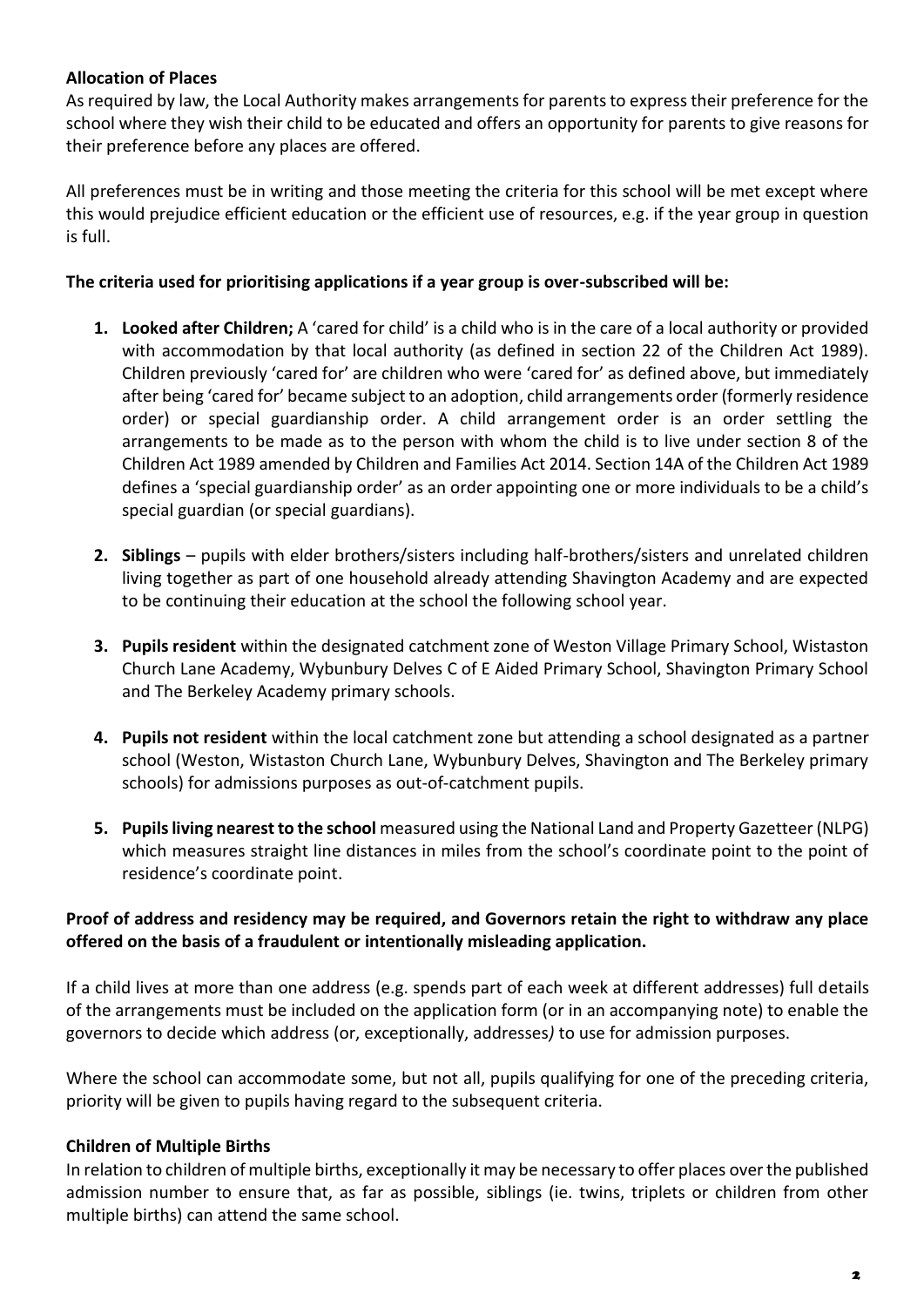## **Fair Access**

The school participates in Cheshire East LA Fair Access protocol.

## **Tie Breaker**

All applicants within each criterion will be put into a distance order with priority being given to those that live nearest to the school, as stated in criterion 5 above. Where it is identified that there are a limited number of places available and the Local Authority cannot differentiate between the applications using the distance criterion (criterion 5) a random allocation tie-breaker will be applied.

## **Admission Appeals**

Parents whose children are not offered a place here have a right of appeal to the Schools Appeal Panel. Appeals must be submitted in writing (within 20 school days), but parents have the right to present their case to the Panel in person. The Panel will allow you to be accompanied by a friend or to be represented, although government advice is that legal representation should not normally be necessary. We will make the necessary administrative arrangements for hearing appeals. The decisions of Schools Appeal Panels are binding on the school Governing Body.

### **Late Applications**

Late applications for places will be considered after all applications received on time (unless there are very exceptional reasons for a late application which must be explained at the time of application). See the Local Authority website for more information on consideration of late applications.

#### **Repeat Applications**

Repeat applications will not be considered within the same school year, unless the parents' or the school's circumstances have changed significantly since the original application was made.

#### **Transfer between schools ('In Year Admissions')**

Applications received after the first day of the school year into the relevant age group (which includes the reception class of age 4+ and secondary transfer at 11+) or into any other year group must be made on the common application form provided by the authority where you live, i.e. your 'home' local authority.

#### **Waiting Lists**

Pupils whose applications are unsuccessful will be placed on a waiting list for one **term** after the start of the academic year (i.e. until 31<sup>st</sup> December – applicable to September Y7 transfer children only). Thereafter interested parents must reconfirm their interest.

The waiting list will not be held on a 'first come, first served' basis. New applications will be added to the waiting list in criteria order and, should places become available, these will be offered in line with the oversubscription criteria outlined above.

## **Appeals Panels**

Appeals Panels have three members. There are strict rules on who may and may not be a member of an Admission Appeals Panel to make sure that the Panel is independent and impartial. A Clerk to the Panel also attends the hearing, to see that the appeal is heard properly and to provide legal advice to the Panel. An administrator also attends to take notes.

## **Appeals Hearings**

Appeals Panel hearings are informal and are held locally, so far as possible. The representative from the school will explain why it was not possible to meet your request for a place at your preferred school. You can ask the panel questions if you wish. You will then have an opportunity to present your case and answer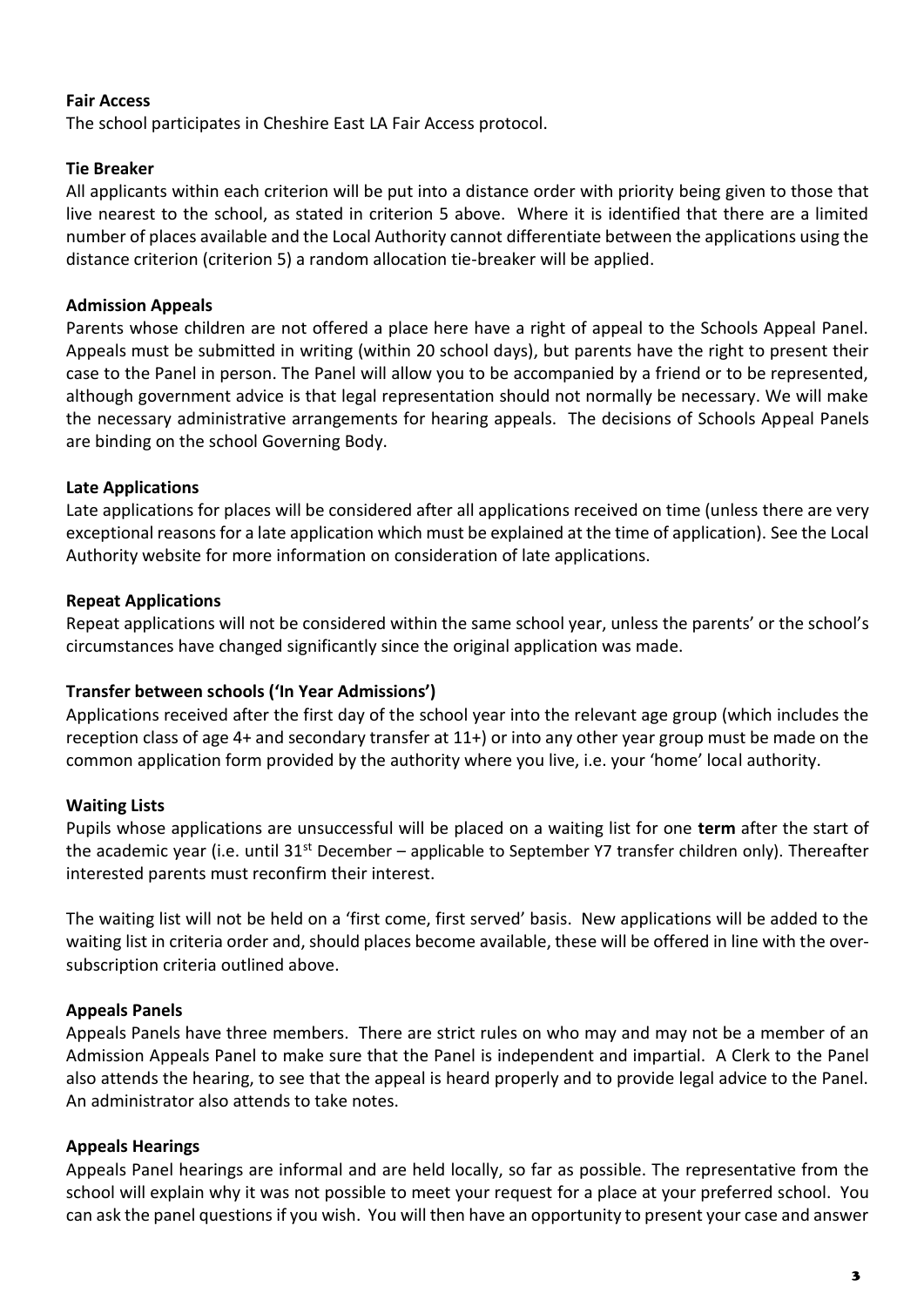any questions about it from the Panel and Shavington Academy. No other parents will be present when you present your case. You do not have to attend although many parents choose to do so. Appeals can be considered on the basis of the written information you have provided. The Panel will allow you to be accompanied by a friend or to be represented. If you are unable to attend the Appeal then it is important that you send in the fullest possible information about your reasons for wanting a place at the school in question.

## **Power of Appeal Panels**

Panels can uphold all appeals and instruct the school to allocate a place for your child. They can uphold some of the appeals and reject others and they can also reject all the appeals.

Once all the appeals have been heard Panels must first decide whether further admissions to Shavington Academy 'will prejudice efficient education or the efficient use of resources'. Prejudice cannot normally be proved until the year group your child would enter is full. This means that the year group has not only reached its admission limit but cannot accept any more pupils in that year group without prejudicing the provision of efficient education at the school or the efficient use of resources. The school will provide a statement giving their reasons why it considers that to accept further pupils would cause prejudice to the school.

If the Panel considers that the school can admit all the pupils whose parents have appealed without causing prejudice your appeal will automatically be upheld. The Panel may decide that places can be allocated to some of the appellants before the point is reached when further admissions will cause prejudice. The Panel will decide how many more places can be offered. Any such places will be allocated by the Panel *according to the school's admissions criteria and any other factors in the individual case which are compelling reasons for admission.*

If the school's case that further admissions will cause prejudice is accepted by the Panel (either as presented or after some further places have been allocated) the Panel will then proceed to the second stage.

This requires panel members to balance your arguments in support of your child's admission against the extent of prejudice to efficient education and the efficient use of resources which would be caused by the admission of further pupils. *If the Panel believes that your child's circumstances outweigh the extent of the prejudice to the school your appeal will be upheld, otherwise your appeal will be rejected.*

#### **Timescales**

Appeals for Secondary Transfer into Year 7 are held normally between May and July each year, if the form is returned within the published time scales. Other Appeals are normally heard within 30 school days (excluding school holidays) from the date the completed appeal form is received by the school's Admission Officer. You will be given the date and time of the appeal hearing two weeks in advance of the hearing and the school's statement of its case will be sent to you one week in advance. You will normally be notified of the Panel's decision in writing no later than 5 school days of the hearings being completed. DECISIONS OF APPEALS PANELS ARE FINAL AND BINDING ON SHAVINGTON ACADEMY AND PARENTS. The only further rights open to you if your appeal is not upheld is to complain to the local government ombudsman if you consider there has been maladministration in the way your appeal was handled or to seek judicial review of the decision through the courts.

## **Repeat Appeals**

If you are not successful you may apply for another appeal, but your application will not be considered within the same school year unless your own or the school's circumstances have changed significantly and materially since your first appeal (e.g. change of address).